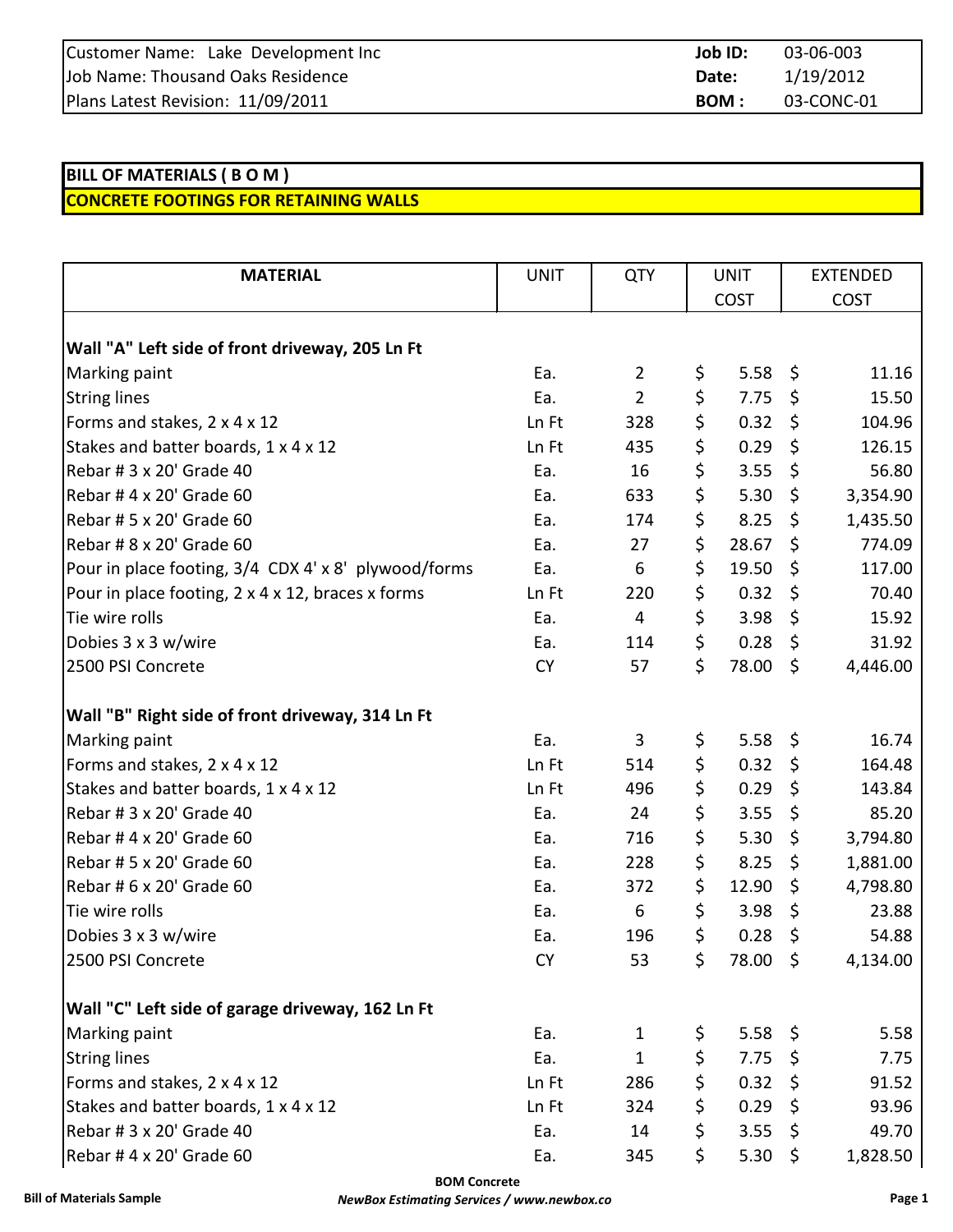| Rebar # 5 x 20' Grade 60                             | Ea.       | 108          | \$<br>8.25    | \$                 | 891.00   |
|------------------------------------------------------|-----------|--------------|---------------|--------------------|----------|
| Rebar # 6 x 20' Grade 60                             | Ea.       | 108          | \$<br>12.90   | \$                 | 1,393.20 |
| Rebar # 8 x 20' Grade 60                             | Ea.       | 18           | \$<br>28.67   | \$                 | 516.06   |
| Pour in place footing, 3/4 CDX 4' x 8' plywood/forms | Ea.       | 9            | \$<br>19.50   | $\zeta$            | 175.50   |
| Pour in place footing, 2 x 4 x 12, braces x forms    | Ln Ft     | 280          | \$<br>0.32    | $\varsigma$        | 89.60    |
| Tie wire rolls                                       | Ea.       | 5            | \$<br>3.98    | \$                 | 19.90    |
| Dobies 3 x 3 w/wire                                  | Ea.       | 92           | \$<br>0.28    | \$                 | 25.76    |
| 2500 PSI Concrete                                    | <b>CY</b> | 23           | \$<br>78.00   | \$                 | 1,794.00 |
| 3000 PSI Concrete                                    | <b>CY</b> | 20           | \$<br>86.00   | $\zeta$            | 1,720.00 |
| Wall "D" Right side of rear driveway, 235 Ln Ft      |           |              |               |                    |          |
| Marking paint                                        | Ea.       | $\mathbf{1}$ | \$<br>5.58    | $\ddot{\varsigma}$ | 5.58     |
| Forms and stakes, 2 x 4 x 12                         | Ln Ft     | 396          | \$<br>0.32    | \$                 | 126.72   |
| Stakes and batter boards, 1 x 4 x 12                 | Ln Ft     | 422          | \$<br>0.29    | \$                 | 122.38   |
| Rebar # 3 x 20' Grade 40                             | Ea.       | 6            | \$<br>3.55    | \$                 | 21.30    |
| Rebar # 4 x 20' Grade 60                             | Ea.       | 526          | \$<br>5.30    | \$                 | 2,787.80 |
| Rebar # 5 x 20' Grade 60                             | Ea.       | 215          | \$<br>8.25    | $\varsigma$        | 1,773.75 |
| Rebar # 6 x 20' Grade 60                             | Ea.       | 215          | \$<br>12.90   | \$                 | 2,773.50 |
| Rebar # 7 x 20' Grade 60                             | Ea.       | 122          | \$<br>18.20   | \$                 | 2,220.40 |
| Rebar # 8 x 20' Grade 60                             | Ea.       | 144          | \$<br>28.67   | \$                 | 4,128.48 |
| Tie wire rolls                                       | Ea.       | 3            | \$<br>3.98    | \$                 | 11.94    |
| Dobies 3 x 3 w/wire                                  | Ea.       | 156          | \$<br>0.28    | \$                 | 43.68    |
| 2500 PSI Concrete                                    | <b>CY</b> | 45           | \$<br>78.00   | \$                 | 3,510.00 |
| Wall "E" Left side of main driveway, 245 Ln Ft       |           |              |               |                    |          |
| Marking paint                                        | Ea.       | $\mathbf{1}$ | \$<br>5.58    | $\zeta$            | 5.58     |
| <b>String lines</b>                                  | Ea.       | $\mathbf{1}$ | \$<br>7.75    | \$                 | 7.75     |
| Forms and stakes, 2 x 4 x 12                         | Ln Ft     | 428          | \$<br>0.32    | \$                 | 136.96   |
| Stakes and batter boards, 1 x 4 x 12                 | Ln Ft     | 460          | \$<br>0.29    | Ş                  | 133.40   |
| Rebar # 3 x 20' Grade 40                             | Ea.       | 22           | \$<br>3.55    | $\zeta$            | 78.10    |
| Rebar # 4 x 20' Grade 60                             | Ea.       | 466          | \$<br>5.30    | \$                 | 2,469.80 |
| Rebar # 5 x 20' Grade 60                             | Ea.       | 72           | \$<br>8.25    | \$                 | 594.00   |
| Rebar # 6 x 20' Grade 60                             | Ea.       | 162          | \$<br>12.90   | $\zeta$            | 2,089.80 |
| Rebar # 7 x 20' Grade 60                             | Ea.       | 162          | \$<br>18.20   | \$                 | 2,948.40 |
| Tie wire rolls                                       | Ea.       | 3            | \$<br>3.98    | \$                 | 11.94    |
| Dobies 3 x 3 w/wire                                  | Ea.       | 160          | \$<br>0.28    | \$                 | 44.80    |
| 2500 PSI Concrete                                    | <b>CY</b> | 42           | \$<br>78.00   | $\zeta$            | 3,276.00 |
| Wall "F" Walls at guest house, 62 Ln Ft              |           |              |               |                    |          |
| Marking paint                                        | Ea.       | $\mathbf{1}$ | \$<br>5.58 \$ |                    | 5.58     |
| Forms and stakes, 2 x 4 x 12                         | Ln Ft     | 152          | \$<br>0.32    | \$                 | 48.64    |
| Stakes and batter boards, 1 x 4 x 12                 | Ln Ft     | 120          | \$<br>0.29    | \$                 | 34.80    |
| Rebar # 3 x 20' Grade 40                             | Ea.       | 4            | \$<br>3.55    | \$                 | 14.20    |
| Rebar # 4 x 20' Grade 60                             | Ea.       | 115          | \$<br>5.30    | \$                 | 609.50   |
| Rebar # 5 x 20' Grade 60                             | Ea.       | 18           | \$<br>8.25    | \$                 | 148.50   |
| Rebar # 6 x 20' Grade 60                             | Ea.       | 40           | \$<br>12.90   | $\zeta$            | 516.00   |